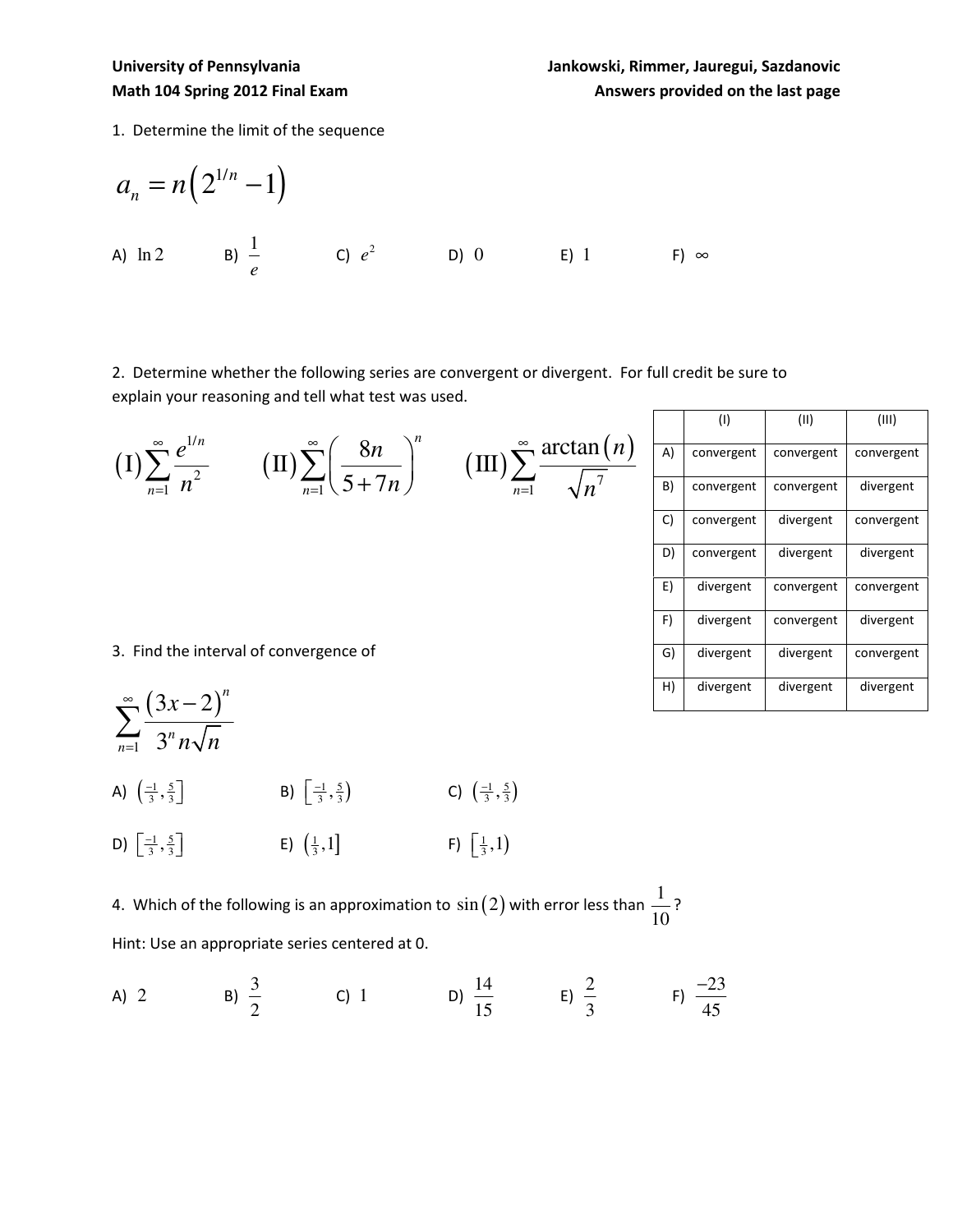5. Find the fifth order Taylor polynomial about  $x = 0$  for

$$
f(x) = \int_{0}^{x} e^{t^{2}} dt
$$
  
\nA)  $1 + x^{2} + \frac{x^{4}}{2}$   
\nB)  $x + \frac{x^{2}}{2} + \frac{x^{3}}{6} + \frac{x^{4}}{24} + \frac{x^{5}}{120}$   
\nC)  $1 + x + \frac{x^{3}}{6} + \frac{x^{5}}{10}$   
\nD)  $x + \frac{x^{3}}{3} + \frac{x^{5}}{10}$   
\nE)  $x + \frac{x^{4}}{4}$   
\nE)  $x + \frac{x^{4}}{4}$   
\nE)  $x + \frac{x^{4}}{4}$   
\nE)  $x + \frac{x^{6}}{4}$ 

6. The distance  $y(t)$  traveled by some object satisfies the equation

$$
\sqrt{t}\frac{dy}{dt} = e^{\sqrt{t}-y}, \quad t > \frac{1}{2}.
$$

- If  $y(1) = 1$ , what is  $y(4)$ ?
- A)  $\ln (3e^3 e)$  B)  $\ln (4e e^2)$  C)  $\ln (2e^2)$
- D)  $\ln (3e-1)$  E)  $\ln (2e^2-e)$  F) 4
- 7. Find the solution to the differential equation

$$
xy' = \frac{2y}{x-2} + x^2 - 2x, \ \ x > 2
$$

satisfying  $y(4) = 4$ .

- A)  $y = \frac{x^3 3x^2}{4}$ 4  $y = \frac{x^3 - 3x}{4}$  $=\frac{x^3-3x^2}{1}$  B)  $2^2 - 2$ 2  $y = \frac{x^2 - 2x}{2}$  $=\frac{x^2-2x}{2}$  C)  $y = e^{x^2} - e^{4x} + 4$
- D)  $y = \frac{\ln(x)}{2}$ 2  $(x) - x$ *y* −  $=\frac{m(x)-x}{2}$  E) 2 3  $y = \frac{x^2 - x}{2}$  $=\frac{x^2-x}{2}$  F) 3 17  $y = \frac{x^3 + x}{45}$  $=\frac{x^3+x}{1-x^2}$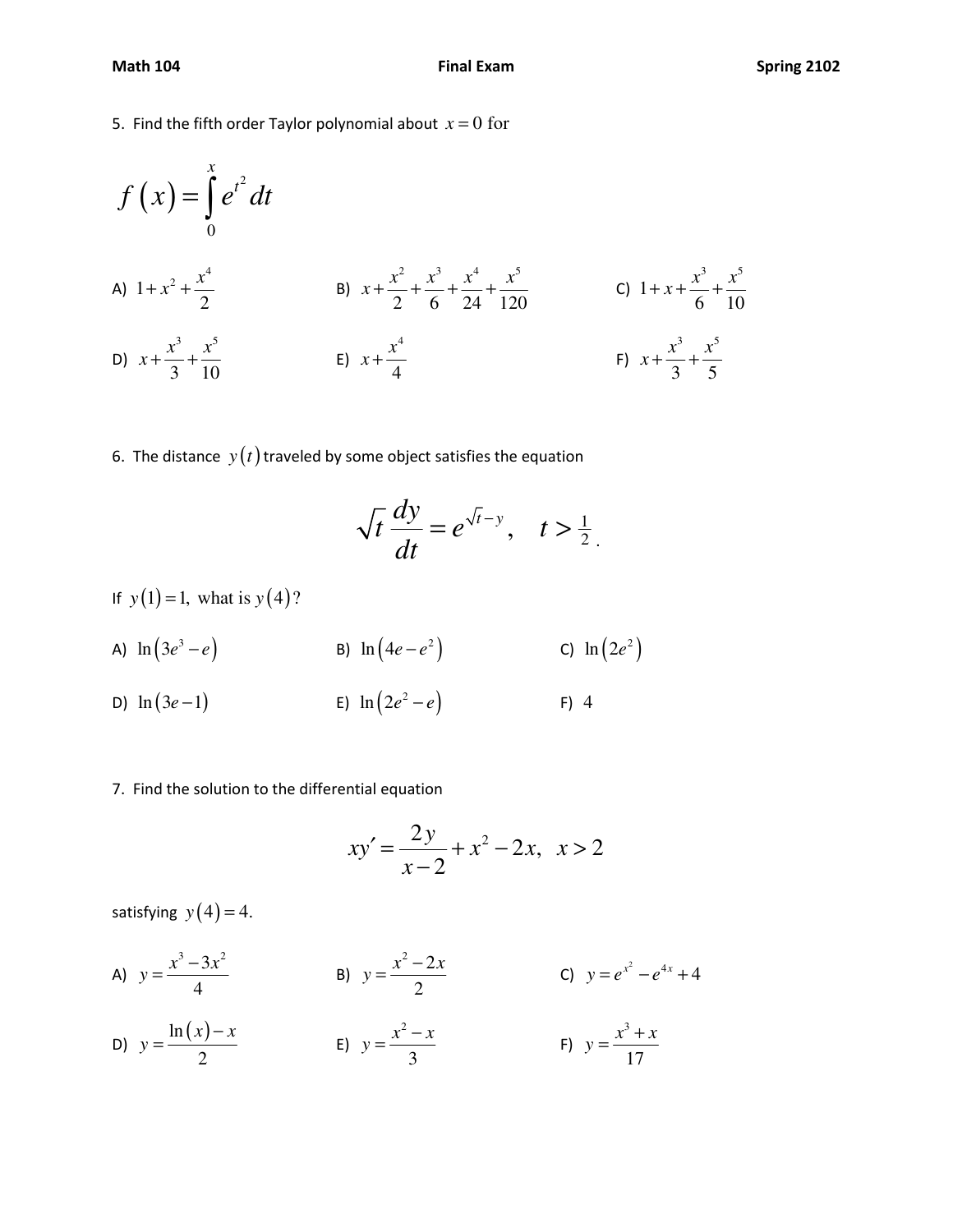8. Evaluate the integral

$$
\int 4\sin^2(3x)\cos^2(3x)dx.
$$
  
\nA)  $\frac{1}{2}x - \frac{1}{24}\sin(12x) + C$   
\nB)  $\frac{1}{2}x - \frac{1}{8}\sin(4x) + C$   
\nC)  $\frac{1}{3}\cos^3(3x) + C$   
\nD)  $-\frac{1}{3}\sin^3(3x) + C$   
\nE)  $x - \frac{1}{6}\sin^2(6x) + C$   
\nE)  $x - \frac{1}{6}\sin^2(6x) + C$   
\nE)  $x - \frac{1}{6}\cos^3(6x) + C$ 

9. The integral

$$
\int \frac{9dx}{x^2(x+3)}
$$

is equal to

A) 
$$
-\frac{9}{x}\ln|x+3|+C
$$
  
\nB)  $-\ln|x|+\ln|x+3|-\frac{3}{x}+C$   
\nC)  $9\ln|x^2(x+3)|+C$   
\nD)  $-9\ln|x|+9\ln|x+3|-\frac{3}{x}+C$   
\nE)  $-\frac{9}{x}+\frac{1}{\sqrt{3}}\arctan(\frac{\sqrt{x}}{\sqrt{3}})+C$   
\nE)  $-\frac{9}{x}+\frac{1}{\sqrt{3}}\arctan(\frac{\sqrt{x}}{\sqrt{3}})+C$   
\nE)  $\ln|x|-\frac{1}{x}+\ln|x+3|+C$ 

10. The integral

$$
\int\limits_{0}^{1} \frac{dx}{\left(x^2+4\right)^{3/2}}
$$

Is equal to

A) 
$$
\frac{1}{2} \arctan(\frac{1}{2})
$$
  
\nB)  $-\frac{2}{\sqrt{5}} + 1$   
\nC)  $\frac{1}{4} \ln(\frac{\sqrt{5}}{2})$   
\nD)  $\frac{1}{2\sqrt{5}} - \frac{1}{4}$   
\nE)  $\frac{1}{4\sqrt{5}}$   
\nF) diverges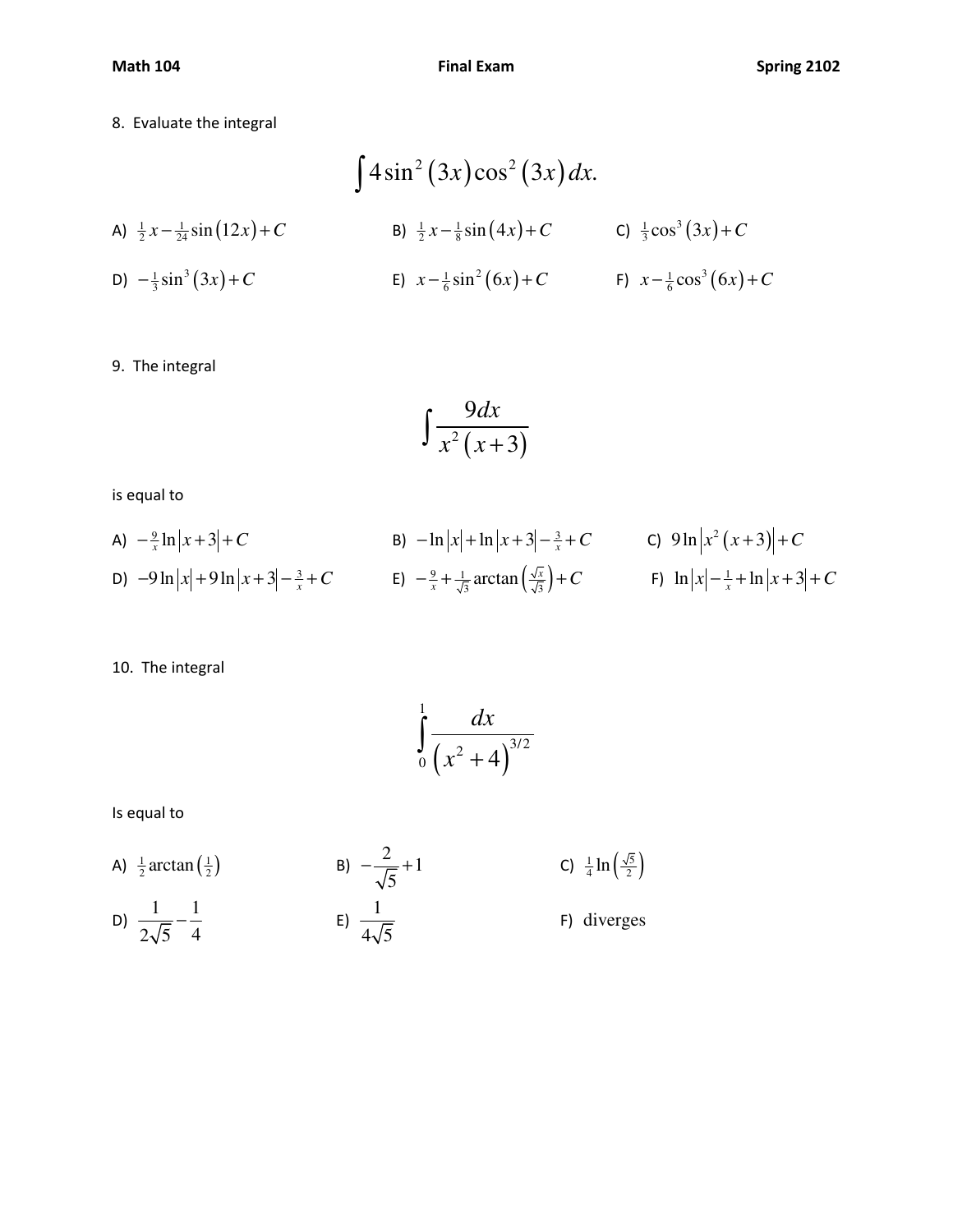11. The integral

$$
\int_{1}^{\infty} x^2 e^{-2x} dx
$$

is equal to

A) 1  
B) 
$$
-e^{-2}
$$
  
C)  $\frac{5}{4}e^{-2}$ 

D)  $\frac{1}{4}$ 4 E)  $\frac{1}{4}e^{-2}$ F) diverges

12. What is the area of the surface obtained by rotating the part of the curve  $y = \sqrt{4-x^2}$  from  $x = 0$  to  $x = 1$  around the  $x - axis$ ? A)  $4\pi$  B)  $2\pi$  C)  $\pi$  D)  $\sqrt{2}\pi$  E)  $3\pi$  F)  $8\pi$ 

13. Find the volume of the solid generated by revolving the region bounded by the graphs of  $y = x^2$  and  $y = 1$  around the  $x - axis$ .

A)  $\frac{8}{7}$ 5  $\pi$  B)  $\frac{1}{2}\pi^2$ 5  $\pi^2$  C)  $\frac{4}{7}$ 5  $\pi$  D)  $2\pi$  E)  $\frac{14}{15}$ 15  $\pi$  F)  $\frac{16}{7}$  $\frac{\pi}{5}$ 

14. Which of the following integrals can be used to compute the volume of the solid generated by revolving the region beneath the graph of  $y = 1 - x^2$ , to the right of the  $y - axis$ and above the  $x - axis$  about the line  $x = 3$ ?

A) 
$$
\int_{0}^{3} \pi (1-x^2)^2 dx
$$
  
\nB)  $\int_{0}^{1} 2\pi (3)(x^2-1) dx$   
\nC)  $\int_{0}^{1} 2\pi x (1-x^2) dx$   
\nD)  $\int_{0}^{1} 2\pi (3-x)(1-x^2) dx$   
\nE)  $\int_{0}^{1} \pi (8+y) dy$   
\nE)  $\int_{0}^{1} \pi (3-x)^2 (x^2-1) dx$